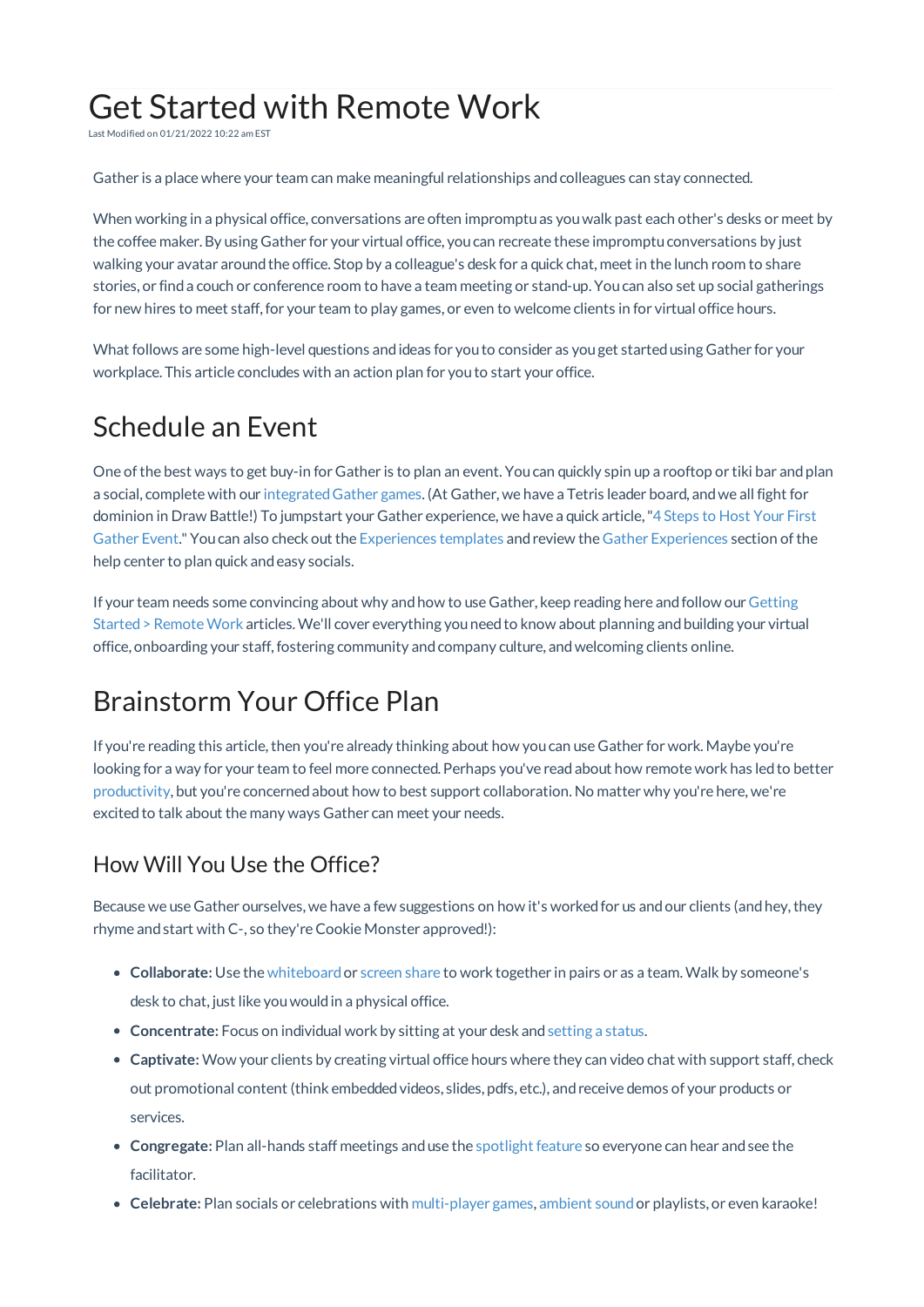**Cultivate:** Combine any ofthese elements to develop andmaintain a company culture that fosters collaboration, productivity, and creativity.



#### Who Will Use the Office?

The previous list shouldhelp youstart to imagine *how* you'll use your office space. Here are a few examples of *who* can benefit from your virtual office space:

- **Human Resources:** Interview andonboardnew employees.
- **Sales:** Meet andgreet new customers; embedslides, promotional material, or intro videos.
- **Customer Support:** Offer office hours to answer questions; screen share to demo functionality or troubleshoot issues.
- **Engineering:** Pair program and perform code reviews.
- **Agile Teams:** Meet for daily stand-ups, sprint reviews, and retrospectives; demo and share present and future features.
- **All Staff:** Meet internally (within or across teams or all-hands), co-work, celebrate birthdays, plan socials/happy hours

The secondpart ofthe *who* question is *how many*? On average andat maximum capacity, how many users do youplan to have in the Space? This will help you pick a good template for your office, as well as choose the best plan for you. (Youcan readabout our pricing andsubscription options on our website.)

## Next Steps

Check out the Onboarding: Remote Work articles for all the ins and outs of how Gather works for business and how